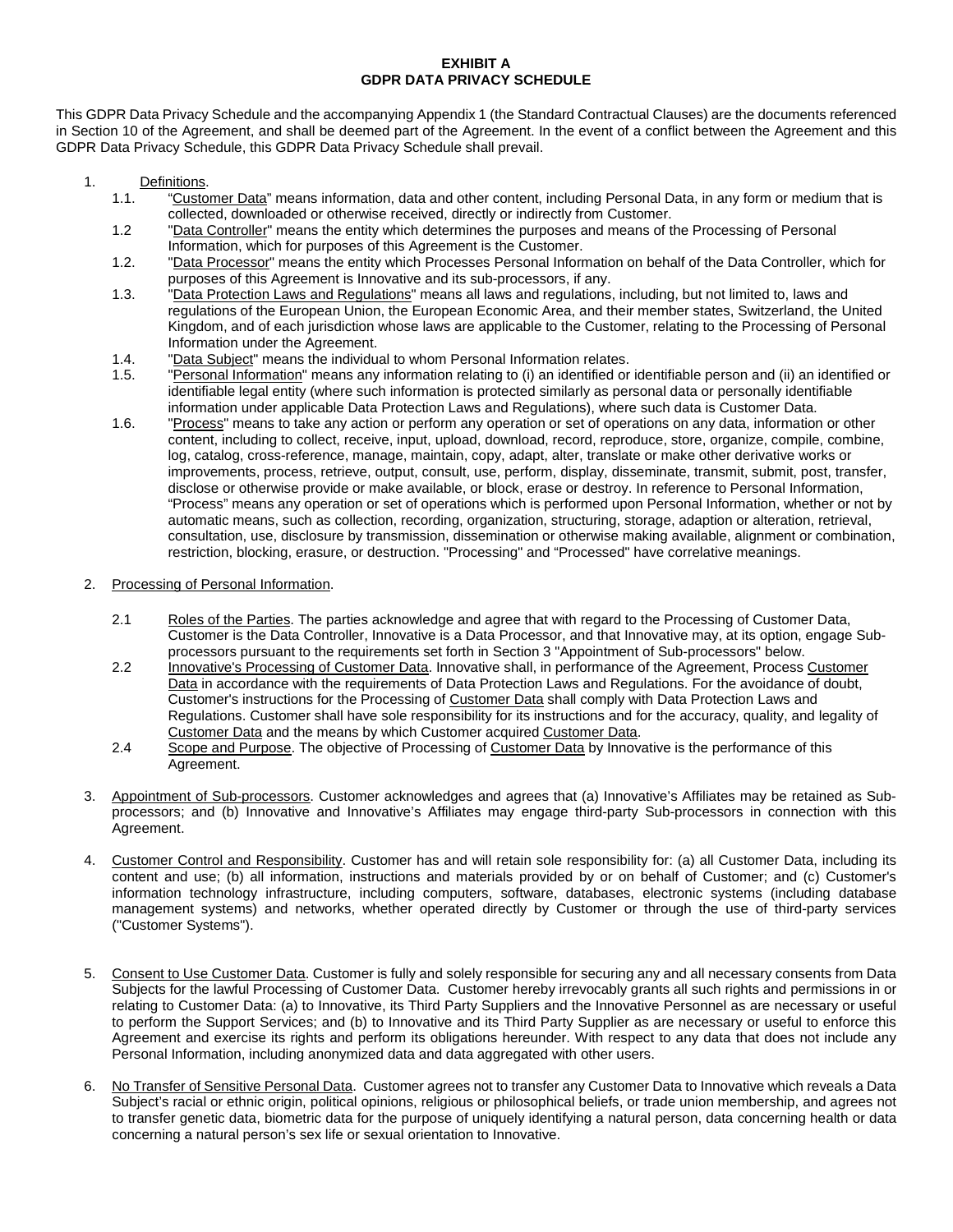## **APPENDIX 1**

## *Model Terms 2010/87/EU*

## **Standard Contractual Clauses (Processors)**

For the purposes of Article 26(2) of Directive 95/46/EC for the transfer of personal data to processors established in third countries which do not ensure an adequate level of data protection

*Customer (as defined in the Standard Terms and Conditions)*

*Address shall be the address of Customer provided to, and on file with, Innovative Data Processing Solutions, Ltd.*

……………………………………………………………

(the **'Data Exporter'**)

and

*Innovative Data Processing Solutions, Ltd.*

*Address: 3495 Winston Place, Building C, Suite 2, Rochester, NY 14602 USA* 

*Tel.: +1 (585) 292-5070*

Other information needed to identify the organisation:

……………………………………………………………… (the '**Data Importer**')

each a "Party"; together "the Parties,"

HAVE AGREED on the following Contractual Clauses (the Clauses) in order to adduce adequate safeguards with respect to the protection of privacy and fundamental rights and freedoms of individuals for the transfer by the data exporter to the data importer of the personal data specified in Appendix 1.

## **Clause 1**

## **Definitions**

For the purposes of the Clauses:

 $\overline{a}$ 

- (a) *'personal data', 'special categories of data', 'process/processing', 'controller', 'processor', 'data subject' and 'supervisory authority'* shall have the same meaning as in Directive 95/46/EC of the European Parliament and of the Council of 24 October 1995 on the protection of individuals with regard to the processing of personal data and on the free movement of such data[1;](#page-1-0)
- (b) '*the data exporter'* means the controller who transfers the personal data;
- (c) *'the data importer'* means the processor who agrees to receive from the data exporter personal data intended for processing on his behalf after the transfer in accordance with his instructions and the terms of the Clauses and who is not subject to a third country's system ensuring adequate protection within the meaning of Article 25(1) of Directive 95/46/EC;
- (d) *'the subprocessor'* means any processor engaged by the data importer or by any other subprocessor of the data importer who agrees to receive from the data importer or from any other subprocessor of the data importer personal data exclusively intended

<span id="page-1-0"></span>Parties may reproduce definitions and meanings contained in Directive 95/46/EC within this Clause if they considered it better for the contract to stand alone.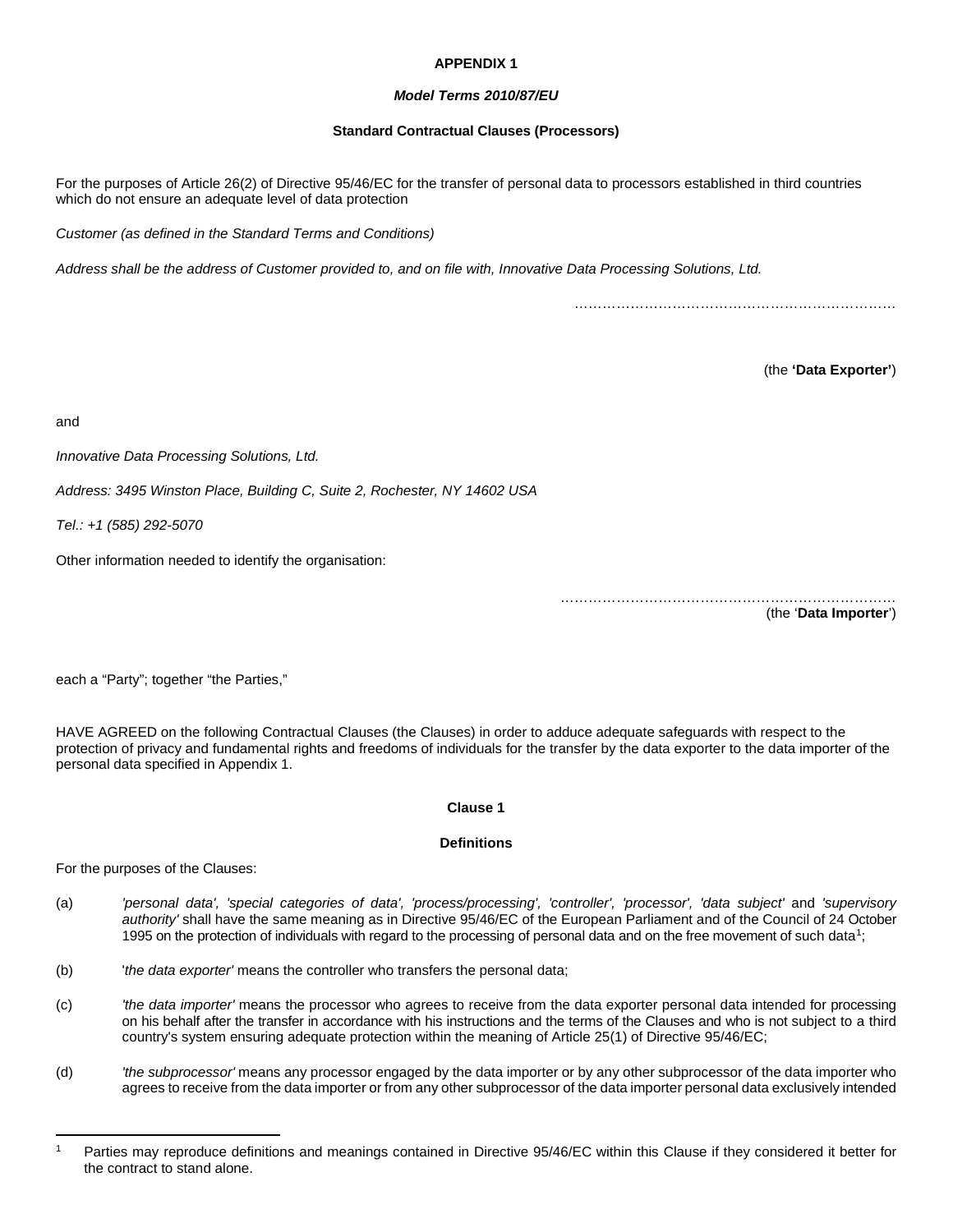for processing activities to be carried out on behalf of the data exporter after the transfer in accordance with his instructions, the terms of the Clauses and the terms of the written subcontract;

- (e) '*the applicable data protection law'* means the legislation protecting the fundamental rights and freedoms of individuals and, in particular, their right to privacy with respect to the processing of personal data applicable to a data controller in the Member State in which the data exporter is established;
- (f) *'technical and organisational security measures'* means those measures aimed at protecting personal data against accidental or unlawful destruction or accidental loss, alteration, unauthorised disclosure or access, in particular where the processing involves the transmission of data over a network, and against all other unlawful forms of processing.

#### **Clause 2**

#### **Details of the transfer**

The details of the transfer and in particular the special categories of personal data where applicable are specified in Appendix 1 which forms an integral part of the Clauses.

#### **Clause 3**

#### **Third-party beneficiary clause**

- 1. The data subject can enforce against the data exporter this Clause, Clause 4(b) to (i), Clause 5(a) to (e), and (g) to (j), Clause 6(1) and (2), Clause 7, Clause 8(2), and Clauses 9 to 12 as third-party beneficiary.
- 2. The data subject can enforce against the data importer this Clause, Clause 5(a) to (e) and (g), Clause 6, Clause 7, Clause 8(2), and Clauses 9 to 12, in cases where the data exporter has factually disappeared or has ceased to exist in law unless any successor entity has assumed the entire legal obligations of the data exporter by contract or by operation of law, as a result of which it takes on the rights and obligations of the data exporter, in which case the data subject can enforce them against such entity.
- 3. The data subject can enforce against the subprocessor this Clause, Clause 5(a) to (e) and (g), Clause 6, Clause 7, Clause 8(2), and Clauses 9 to 12, in cases where both the data exporter and the data importer have factually disappeared or ceased to exist in law or have become insolvent, unless any successor entity has assumed the entire legal obligations of the data exporter by contract or by operation of law as a result of which it takes on the rights and obligations of the data exporter, in which case the data subject can enforce them against such entity. Such third-party liability of the subprocessor shall be limited to its own processing operations under the Clauses.
- 4. The parties do not object to a data subject being represented by an association or other body if the data subject so expressly wishes and if permitted by national law.

## **Clause 4**

#### **Obligations of the data exporter**

The data exporter agrees and warrants:

- (a) that the processing, including the transfer itself, of the personal data has been and will continue to be carried out in accordance with the relevant provisions of the applicable data protection law (and, where applicable, has been notified to the relevant authorities of the Member State where the data exporter is established) and does not violate the relevant provisions of that State;
- (b) that it has instructed and throughout the duration of the personal data processing services will instruct the data importer to process the personal data transferred only on the data exporter's behalf and in accordance with the applicable data protection law and the Clauses;
- (c) that the data importer will provide sufficient guarantees in respect of the technical and organisational security measures specified in Appendix 2 to this contract;
- (d) that after assessment of the requirements of the applicable data protection law, the security measures are appropriate to protect personal data against accidental or unlawful destruction or accidental loss, alteration, unauthorised disclosure or access, in particular where the processing involves the transmission of data over a network, and against all other unlawful forms of processing, and that these measures ensure a level of security appropriate to the risks presented by the processing and the nature of the data to be protected having regard to the state of the art and the cost of their implementation;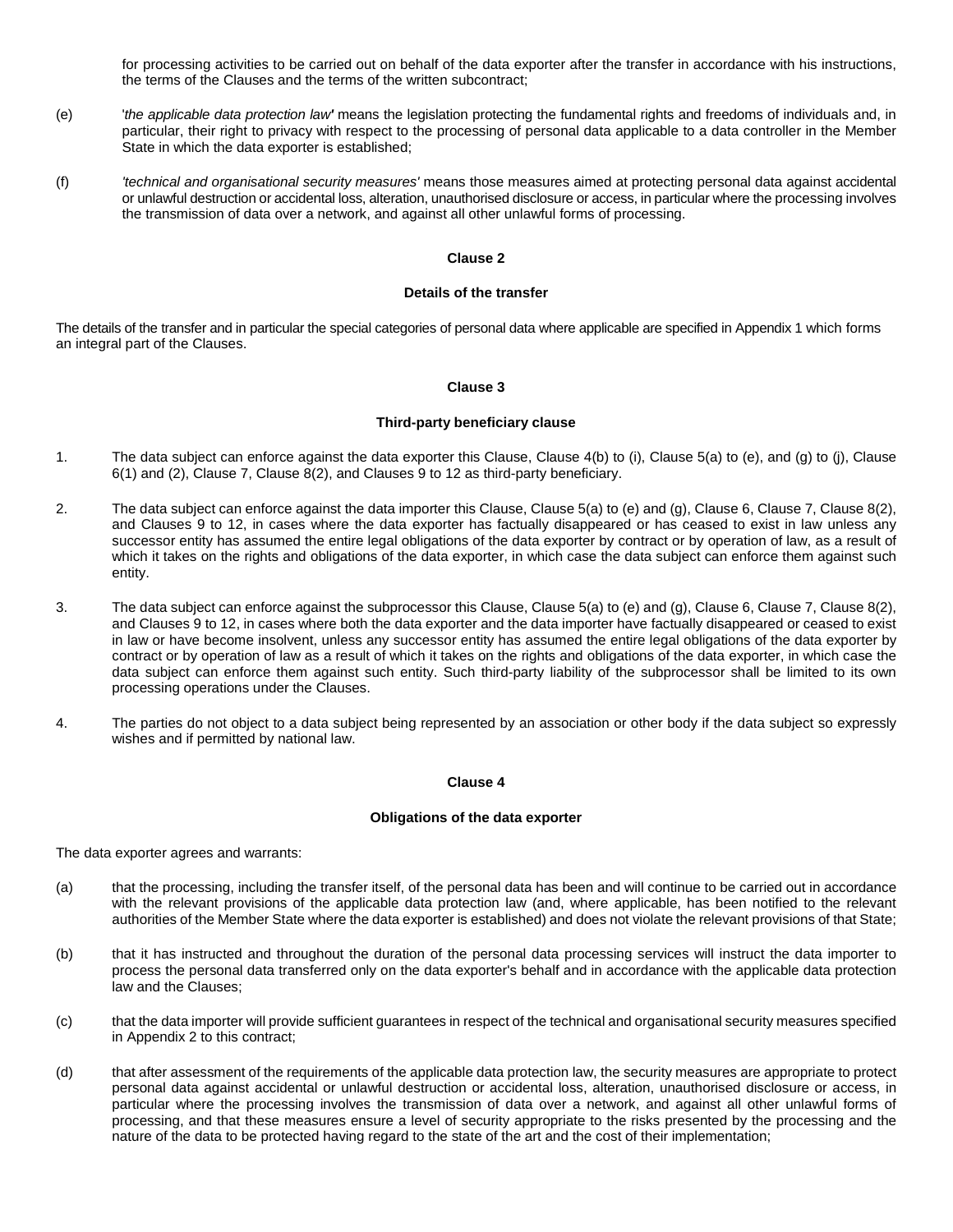- (e) that it will ensure compliance with the security measures;
- (f) that, if the transfer involves special categories of data, the data subject has been informed or will be informed before, or as soon as possible after, the transfer that its data could be transmitted to a third country not providing adequate protection within the meaning of Directive 95/46/EC;
- (g) to forward any notification received from the data importer or any subprocessor pursuant to Clause 5(b) and Clause 8(3) to the data protection supervisory authority if the data exporter decides to continue the transfer or to lift the suspension;
- (h) to make available to the data subjects upon request a copy of the Clauses, with the exception of Appendix 2, and a summary description of the security measures, as well as a copy of any contract for subprocessing services which has to be made in accordance with the Clauses, unless the Clauses or the contract contain commercial information, in which case it may remove such commercial information;
- (i) that, in the event of subprocessing, the processing activity is carried out in accordance with Clause 11 by a subprocessor providing at least the same level of protection for the personal data and the rights of data subject as the data importer under the Clauses; and
- $(j)$  that it will ensure compliance with Clause  $4(a)$  to  $(i)$ .

#### **Clause 5**

## **Obligations of the data importer[2](#page-3-0)**

The data importer agrees and warrants:

- (a) to process the personal data only on behalf of the data exporter and in compliance with its instructions and the Clauses; if it cannot provide such compliance for whatever reasons, it agrees to inform promptly the data exporter of its inability to comply, in which case the data exporter is entitled to suspend the transfer of data and/or terminate the contract;
- (b) that it has no reason to believe that the legislation applicable to it prevents it from fulfilling the instructions received from the data exporter and its obligations under the contract and that in the event of a change in this legislation which is likely to have a substantial adverse effect on the warranties and obligations provided by the Clauses, it will promptly notify the change to the data exporter as soon as it is aware, in which case the data exporter is entitled to suspend the transfer of data and/or terminate the contract;
- (c) that it has implemented the technical and organisational security measures specified in Appendix 2 before processing the personal data transferred;
- (d) that it will promptly notify the data exporter about:
	- (i) any legally binding request for disclosure of the personal data by a law enforcement authority unless otherwise prohibited, such as a prohibition under criminal law to preserve the confidentiality of a law enforcement investigation,
	- (ii) any accidental or unauthorised access, and
	- (iii) any request received directly from the data subjects without responding to that request, unless it has been otherwise authorised to do so;
- (e) to deal promptly and properly with all inquiries from the data exporter relating to its processing of the personal data subject to the transfer and to abide by the advice of the supervisory authority with regard to the processing of the data transferred;
- (f) at the request of the data exporter to submit its data processing facilities for audit of the processing activities covered by the Clauses which shall be carried out by the data exporter or an inspection body composed of independent members and in possession of the required professional qualifications bound by a duty of confidentiality, selected by the data exporter, where applicable, in agreement with the supervisory authority;

<span id="page-3-0"></span> $\overline{c}$ Mandatory requirements of the national legislation applicable to the data importer which do not go beyond what is necessary in a democratic society on the basis of one of the interests listed in Article 13(1) of Directive 95/46/EC, that is, if they constitute a necessary measure to safeguard national security, defence, public security, the prevention, investigation, detection and prosecution of criminal offences or of breaches of ethics for the regulated professions, an important economic or financial interest of the State or the protection of the data subject or the rights and freedoms of others, are not in contradiction with the standard contractual clauses. Some examples of such mandatory requirements which do not go beyond what is necessary in a democratic society are, *inter alia,*  internationally recognised sanctions, tax-reporting requirements or anti-money-laundering reporting requirements.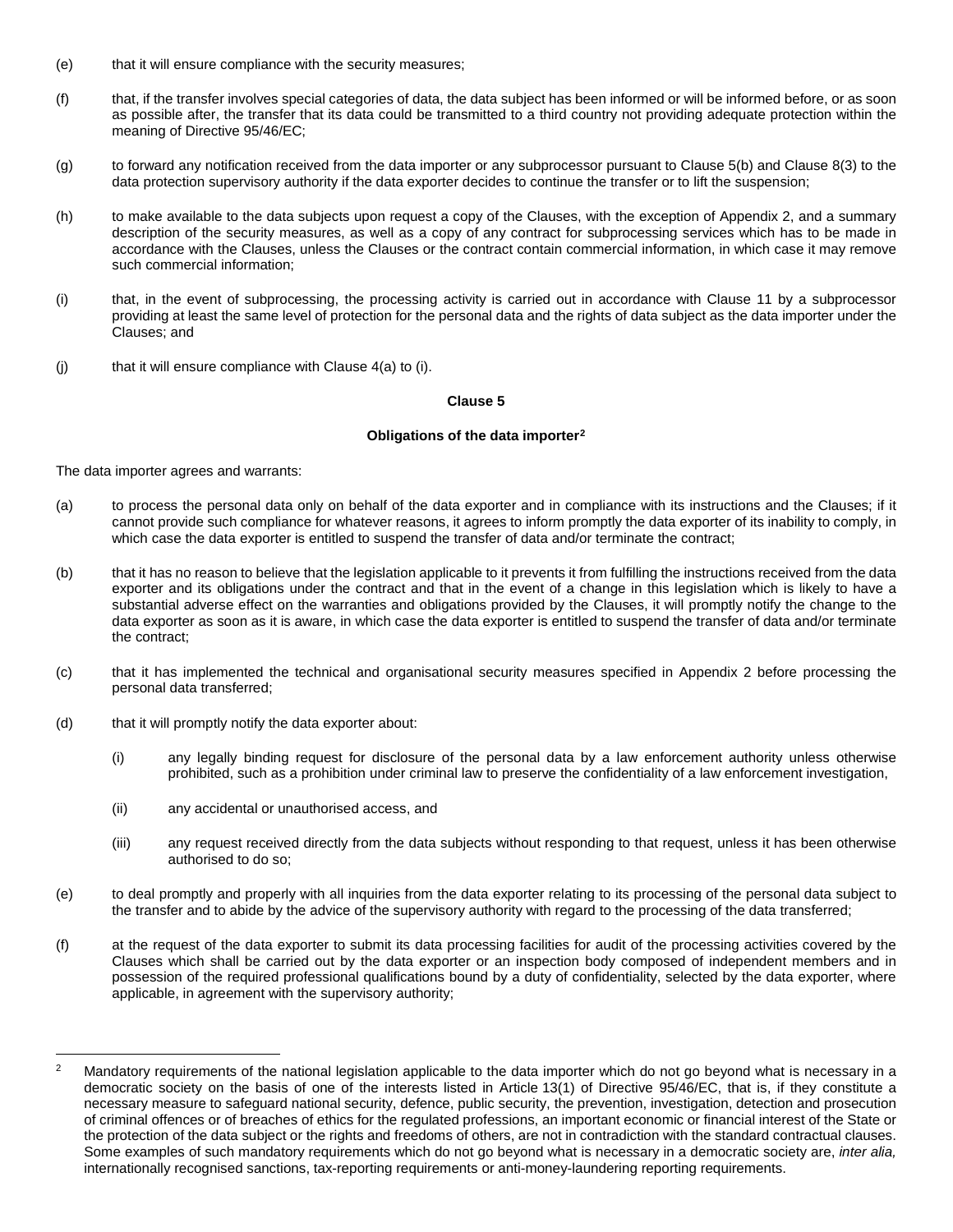- (g) to make available to the data subject upon request a copy of the Clauses, or any existing contract for subprocessing, unless the Clauses or contract contain commercial information, in which case it may remove such commercial information, with the exception of Appendix 2 which shall be replaced by a summary description of the security measures in those cases where the data subject is unable to obtain a copy from the data exporter;
- (h) that, in the event of subprocessing, it has previously informed the data exporter and obtained its prior written consent;
- (i) that the processing services by the subprocessor will be carried out in accordance with Clause 11;
- (j) to send promptly a copy of any subprocessor agreement it concludes under the Clauses to the data exporter.

#### **Clause 6**

#### **Liability**

- 1. The parties agree that any data subject, who has suffered damage as a result of any breach of the obligations referred to in Clause 3 or in Clause 11 by any party or subprocessor is entitled to receive compensation from the data exporter for the damage suffered.
- 2. If a data subject is not able to bring a claim for compensation in accordance with paragraph 1 against the data exporter, arising out of a breach by the data importer or his subprocessor of any of their obligations referred to in Clause 3 or in Clause 11, because the data exporter has factually disappeared or ceased to exist in law or has become insolvent, the data importer agrees that the data subject may issue a claim against the data importer as if it were the data exporter, unless any successor entity has assumed the entire legal obligations of the data exporter by contract of by operation of law, in which case the data subject can enforce its rights against such entity.

The data importer may not rely on a breach by a subprocessor of its obligations in order to avoid its own liabilities.

3. If a data subject is not able to bring a claim against the data exporter or the data importer referred to in paragraphs 1 and 2, arising out of a breach by the subprocessor of any of their obligations referred to in Clause 3 or in Clause 11 because both the data exporter and the data importer have factually disappeared or ceased to exist in law or have become insolvent, the subprocessor agrees that the data subject may issue a claim against the data subprocessor with regard to its own processing operations under the Clauses as if it were the data exporter or the data importer, unless any successor entity has assumed the entire legal obligations of the data exporter or data importer by contract or by operation of law, in which case the data subject can enforce its rights against such entity. The liability of the subprocessor shall be limited to its own processing operations under the Clauses.

## **Clause 7**

#### **Mediation and jurisdiction**

- 1. The data importer agrees that if the data subject invokes against it third-party beneficiary rights and/or claims compensation for damages under the Clauses, the data importer will accept the decision of the data subject:
	- (a) to refer the dispute to mediation, by an independent person or, where applicable, by the supervisory authority;
	- (b) to refer the dispute to the courts in the Member State in which the data exporter is established.
- 2. The parties agree that the choice made by the data subject will not prejudice its substantive or procedural rights to seek remedies in accordance with other provisions of national or international law.

## **Clause 8**

#### **Cooperation with supervisory authorities**

- 1. The data exporter agrees to deposit a copy of this contract with the supervisory authority if it so requests or if such deposit is required under the applicable data protection law.
- 2. The parties agree that the supervisory authority has the right to conduct an audit of the data importer, and of any subprocessor, which has the same scope and is subject to the same conditions as would apply to an audit of the data exporter under the applicable data protection law.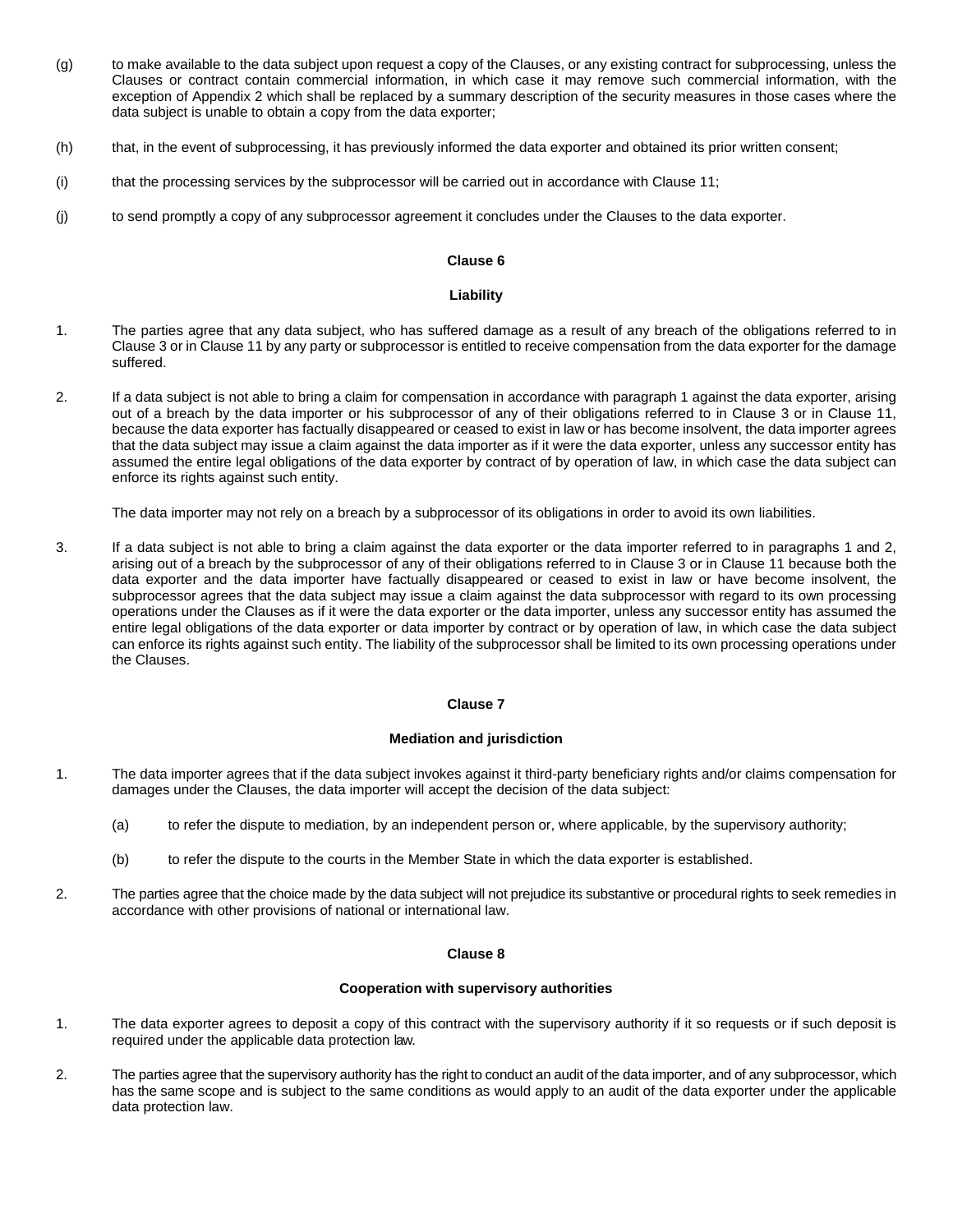3. The data importer shall promptly inform the data exporter about the existence of legislation applicable to it or any subprocessor preventing the conduct of an audit of the data importer, or any subprocessor, pursuant to paragraph 2. In such a case the data exporter shall be entitled to take the measures foreseen in Clause 5 (b).

## **Clause 9**

## **Governing Law**

The Clauses shall be governed by the law of the Member State in which the data exporter is established, namely the laws of the respective European Economic Area country where the data exporting entity is established.

## **Clause 10**

## **Variation of the contract**

The parties undertake not to vary or modify the Clauses. This does not preclude the parties from adding clauses on business related issues where required as long as they do not contradict the Clause.

## **Clause 11**

## **Subprocessing**

- 1. The data importer shall not subcontract any of its processing operations performed on behalf of the data exporter under the Clauses without the prior written consent of the data exporter. Where the data importer subcontracts its obligations under the Clauses, with the consent of the data exporter, it shall do so only by way of a written agreement with the subprocessor which imposes the same obligations on the subprocessor as are imposed on the data importer under the Clauses<sup>[3](#page-5-0)</sup>. Where the subprocessor fails to fulfil its data protection obligations under such written agreement the data importer shall remain fully liable to the data exporter for the performance of the subprocessor's obligations under such agreement.
- 2. The prior written contract between the data importer and the subprocessor shall also provide for a third-party beneficiary clause as laid down in Clause 3 for cases where the data subject is not able to bring the claim for compensation referred to in paragraph 1 of Clause 6 against the data exporter or the data importer because they have factually disappeared or have ceased to exist in law or have become insolvent and no successor entity has assumed the entire legal obligations of the data exporter or data importer by contract or by operation of law. Such third-party liability of the subprocessor shall be limited to its own processing operations under the Clauses.
- 3. The provisions relating to data protection aspects for subprocessing of the contract referred to in paragraph 1 shall be governed by the law of the Member State in which the data exporter is established, namely the laws of the European Economic Area country where the data exporting entity has its place of establishment.
- 4. The data exporter shall keep a list of subprocessing agreements concluded under the Clauses and notified by the data importer pursuant to Clause 5 (j), which shall be updated at least once a year. The list shall be available to the data exporter's data protection supervisory authority.

# **Clause 12**

# **Obligation after the termination of personal data processing services**

- 1. The parties agree that on the termination of the provision of data processing services, the data importer and the subprocessor shall, at the choice of the data exporter, return all the personal data transferred and the copies thereof to the data exporter or shall destroy all the personal data and certify to the data exporter that it has done so, unless legislation imposed upon the data importer prevents it from returning or destroying all or part of the personal data transferred. In that case, the data importer warrants that it will guarantee the confidentiality of the personal data transferred and will not actively process the personal data transferred anymore.
- 2. The data importer and the subprocessor warrant that upon request of the data exporter and/or of the supervisory authority, it will submit its data processing facilities for an audit of the measures referred to in paragraph 1.

 $\overline{a}$ 

<span id="page-5-0"></span><sup>&</sup>lt;sup>3</sup> This requirement may be satisfied by the subprocessor co-signing the contract entered into between the data exporter and the data importer under this Decision.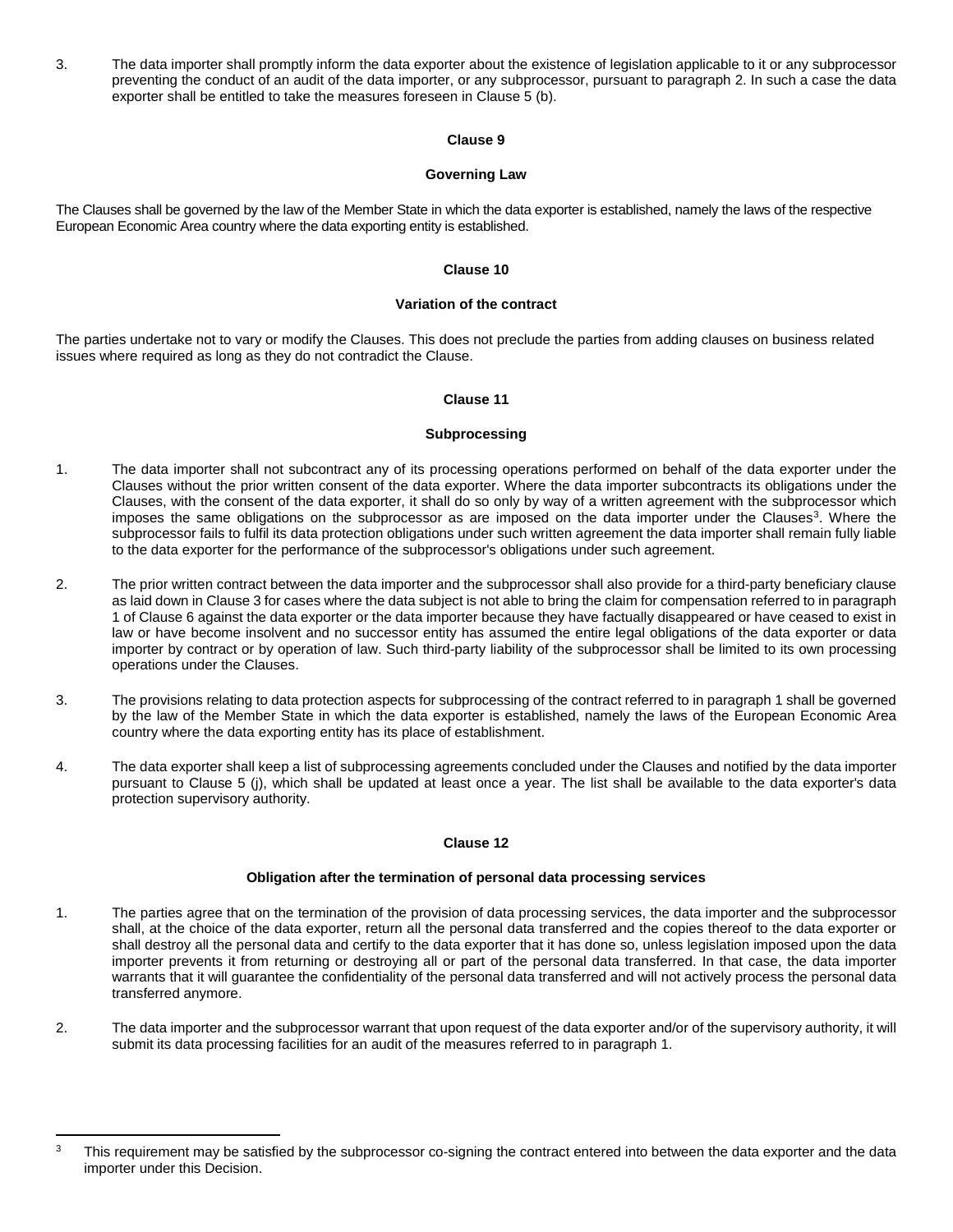**On behalf of the data exporter:**

*The Data Exporter's acceptance of the attached Standard Terms and Conditions shall constitute its agreement to these Standard Contractual Clauses*

| Name:                                                                                                                                                       |            |                         |
|-------------------------------------------------------------------------------------------------------------------------------------------------------------|------------|-------------------------|
| (Written out in full)                                                                                                                                       |            |                         |
| <b>Position:</b>                                                                                                                                            |            |                         |
| <b>Address:</b>                                                                                                                                             |            |                         |
| Other information necessary in order for the contract to be binding (if any):                                                                               |            |                         |
|                                                                                                                                                             | Signature: |                         |
|                                                                                                                                                             | Date:      |                         |
|                                                                                                                                                             |            | (stamp of organisation) |
| On behalf of the data importer:                                                                                                                             |            |                         |
| The Data Importer's acceptance of the attached Standard Terms and Conditions shall constitute its agreement to these<br><b>Standard Contractual Clauses</b> |            |                         |
| Name:<br>(Written out in full)                                                                                                                              |            |                         |
| <b>Position:</b>                                                                                                                                            |            |                         |
| <b>Address:</b>                                                                                                                                             |            |                         |
| Other information necessary in order for the contract to be binding (if any):                                                                               |            |                         |

Signature:

Date: \_\_\_\_\_\_\_\_\_\_\_\_\_\_\_\_\_\_\_\_\_\_\_\_\_\_

(stamp of organisation)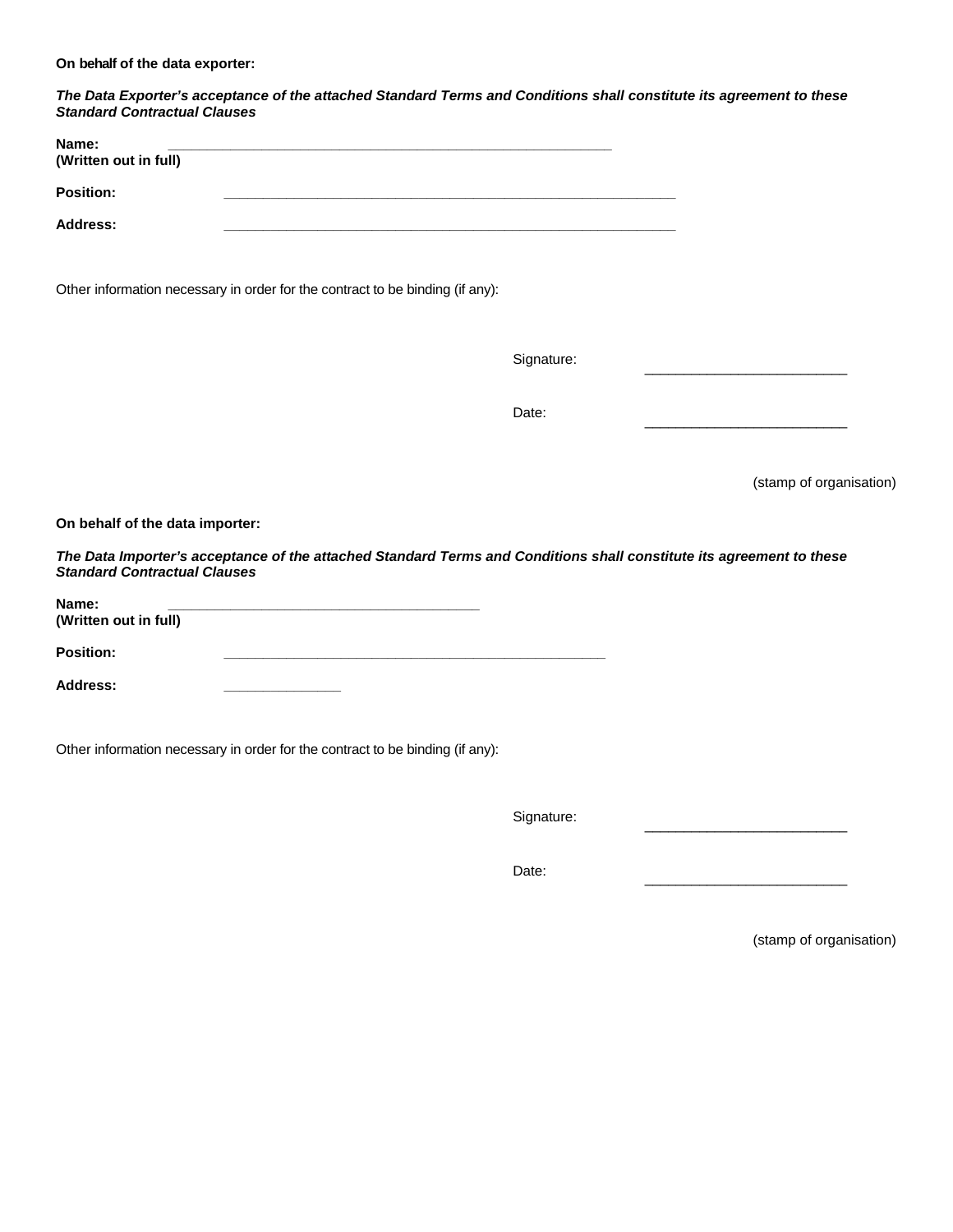## **APPENDIX 1 TO THE STANDARD CONTRACTUAL CLAUSES**

This Appendix forms part of the Clauses and must be completed and signed by the parties

The Member States may complete or specify, according to their national procedures, any additional necessary information to be contained in this Appendix

#### *Data exporter*

The data exporter is (please specify briefly your activities relevant to the transfer):

Customer as defined in the Standard Terms and Conditions.

#### *Data importer*

The data importer is (please specify briefly activities relevant to the transfer):

Innovative Data Processing Solutions, Ltd.

#### *Data subjects*

The personal data transferred concern the following categories of data subjects (please specify):

Data Subjects as defined in the GDPR Data Privacy Schedule.

#### *Categories of data*

The personal data transferred concern the following categories of data (please specify):

The data exporter may submit Personal Data to Innovative, the extent of which is solely determined and controlled by the data exporter, but will not include special categories of data set forth in Article 9 of the GDPR.

#### *Special categories of data (if appropriate)*

The personal data transferred concern the following special categories of data (please specify):

Not applicable.

#### *Processing operations*

The personal data transferred will be subject to the following basic processing activities (please specify):

Innovative Data Processing Solutions, Ltd. shall process personal data pursuant to the instructions of Customer, the Data Exporter and Data Controller, provided Customer's instructions are in accordance with Innovative Data Processing Solutions, Ltd.'s obligations pursuant to the Data Protection Laws and Regulations.

#### DATA EXPORTER DATA IMPORTER

*Customer Innovative Data Processing Solutions, Ltd.*

*The Data Exporter's acceptance of the attached Standard Terms and Conditions shall constitute its agreement to these Standard Contractual Clauses and this Appendix.*

*The Data Importer's acceptance of the attached Standard Terms and Conditions shall constitute its agreement to these Standard Contractual Clauses and this Appendix.*